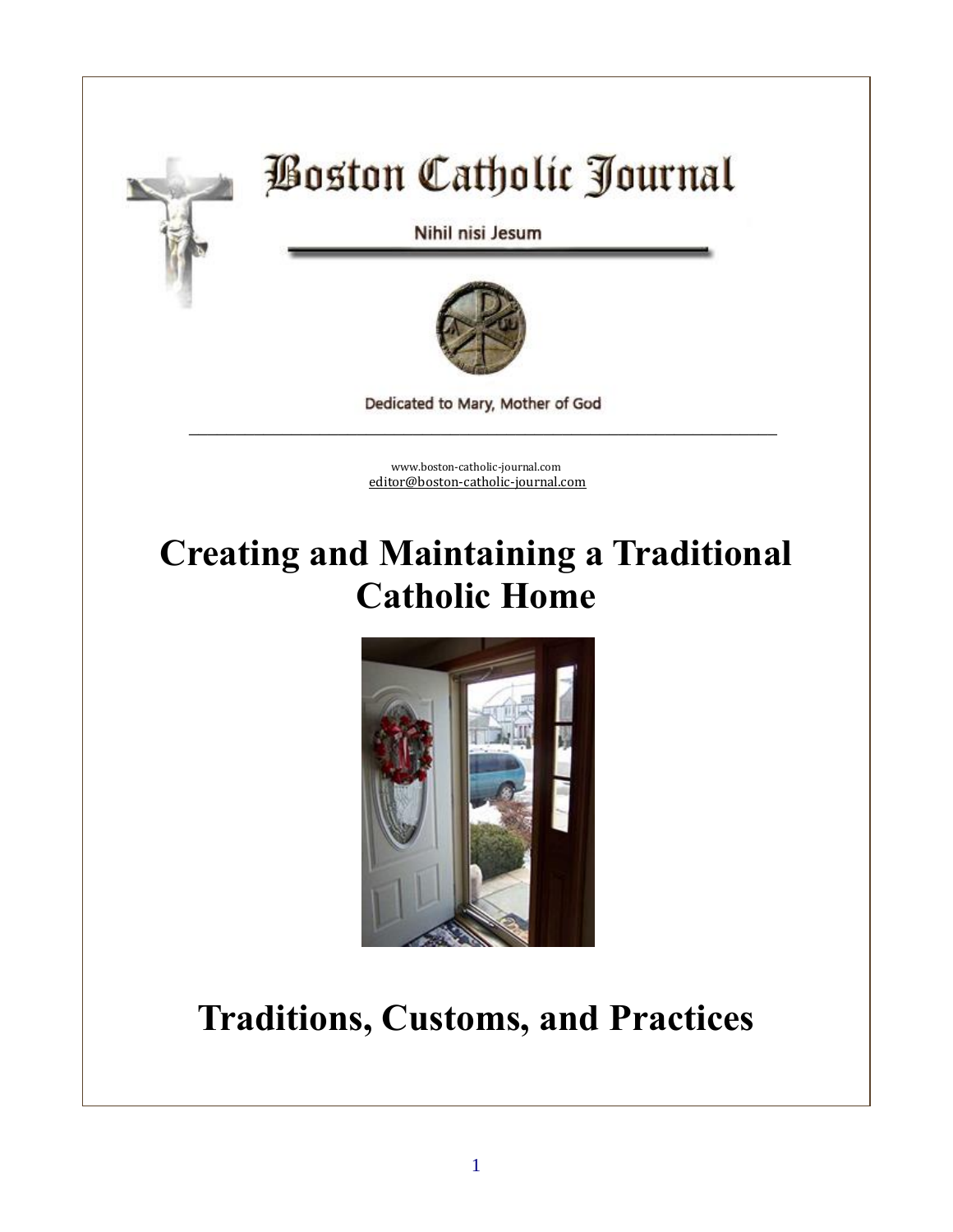**If you wish to create and maintain a genuinely Catholic home, we offer a few suggestions: The first two may surprise you:**

- **There should be no profanity in the house** and this applies as much to women as to men! None, absolutely none of the ugly, shameful words you hear as much on television as you do on the streets. St. John Chrysostom called the Catholic home "a church in miniature." Would you speak that way in Church?
- **The husband and wife should never argue in front of the children!** This is, as it were, the first "schism" that your children will encounter. It is as traumatic to the children as it has been in the Church. Disagreement should be polite. Arguments seldom are. They are often venomous, vindictive, self-righteous, and for all purposes verge on malice and hatred! *This is the devil's wedge in the family: disunity, animus, malice. Take your arguments elsewhere and far from the children!* Remember that Christ's relationship to His Church is spoken of as that between the Groom and the Bride (the Father and the Mother). "Husbands, love your wives, just as Christ loved the Church and gave himself up for her." (Ephesians 5:25) How did He do that? He died for the Church. You must die to yourself for your wife and your wife should die to herself for her husband — out of love for each other and for the sake of the children.
- **Nothing is more frightening to a child than to witness a loud, ugly, accusative, and vindictive argument between husband and wife, wife and husband!** In an unarticulated way they ask, "Is this how God is? Is this how Mary is?" — and then the terrible response to the ugly argument in every child: I am frightened!" Hold your tongue! Reign in the passion of anger! The storm will pass: spare your children the clap of thunder! To whom can they run without being brought into the division? Will you divide your children among yourselves — set daughter against father, son against mother when they seek shelter from the storm? If you are unwilling (you are never "unable") to do this, then abandon any idea creating a genuinely Catholic home. The Cornerstone is Christ, and Christ is God, and God is Love. Love cannot co-exist with enmity.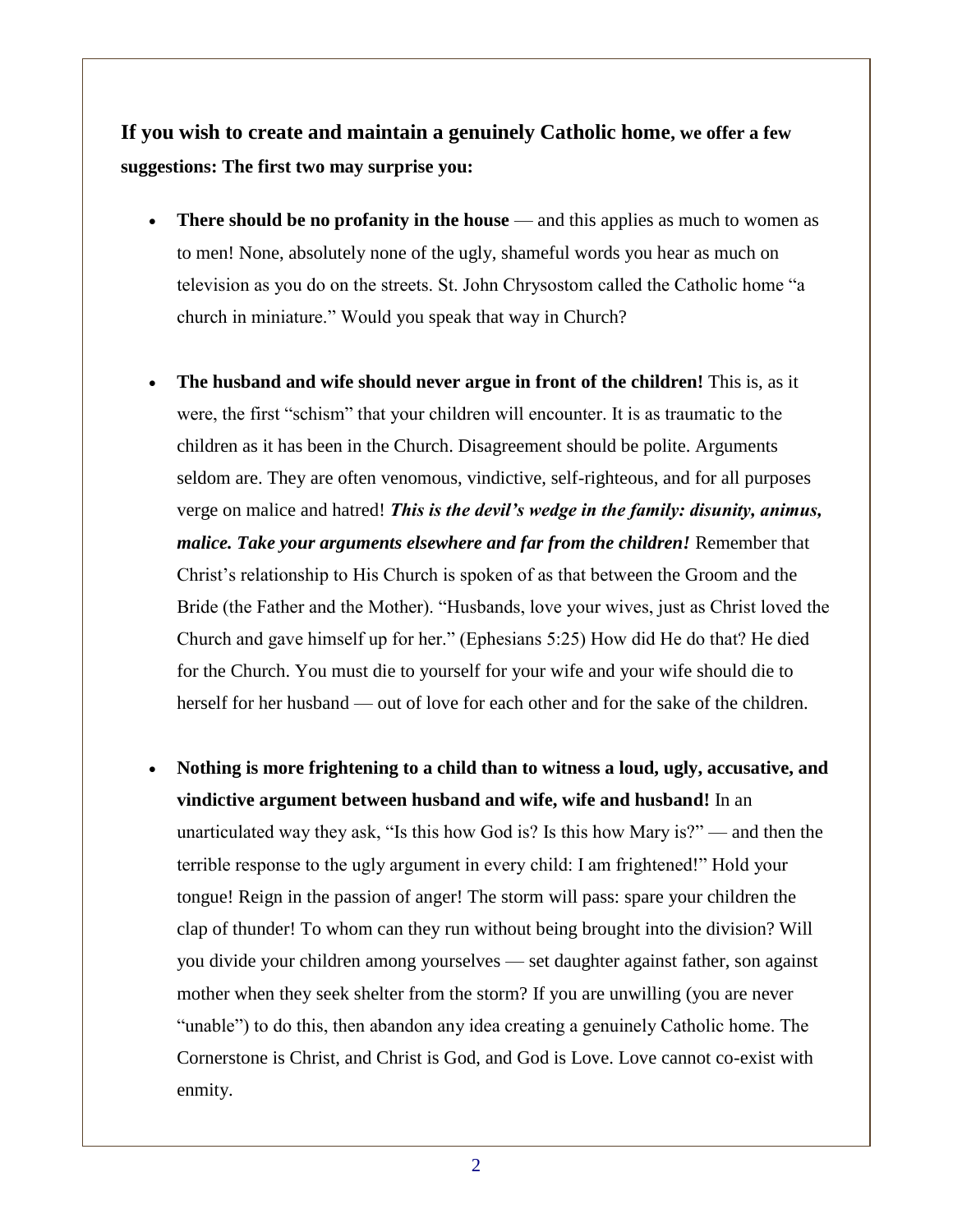- **You, as a father, will have the most important role in setting the example for your children**, especially your sons. If your sons see that Dad is a manly Catholic, unafraid and unashamed to express his Catholic Faith in the home and even, when called for, in public discourse, they in turn will be very likely to follow your example. People even children — are not converted through intellectual arguments … but by *example*: they see another doing something remarkable and good — and are deeply impressed. *They want to be like them!*
- **This is especially true of what children observe in your behavior when they know that you do not see them watching you**. We cannot stress the importance of this. A child unexpectedly opening his father's bedroom or office door at home and finding father in prayer on his knees will say more to the child than years of lectures on the importance of praying. A mother found lying in bed or sitting in a chair praying the Rosary when she thought the children were out a play will strike them more forcefully by the example she sets than by her words encouraging them to pray the Rosary.
- **In you, the father, they will first encounter Christ … or not. In your wife they will see Mary … or not.** They will understand the Fatherhood of God (which He has participated to you) and the Motherhood of Mary (which is the exemplar for perfect motherhood) through each of you. Please read a short story submitted to us at [http://www.boston-catholic-journal.com/teach-him-a-lesson-he'll-never-forget.htm](http://www.boston-catholic-journal.com/teach-him-a-lesson-he) .
- **Say grace before every meal — in the house or at a restaurant**: if you are ashamed to acknowledge God … they will be, too. If you have that strength, they will acquire it, too.
- **When you pray, make the Sign of the Cross** *slowly and reverently* the halfhearted, rote, and careless motion of your hands say much about what is truly in your heart: if you teach them reverence by example … they will become reverent. If you show them that it is no cause for shame to make the Sign of the Cross in public at a restaurant … they will not be ashamed … of Christ. Children are incredibly perceptive!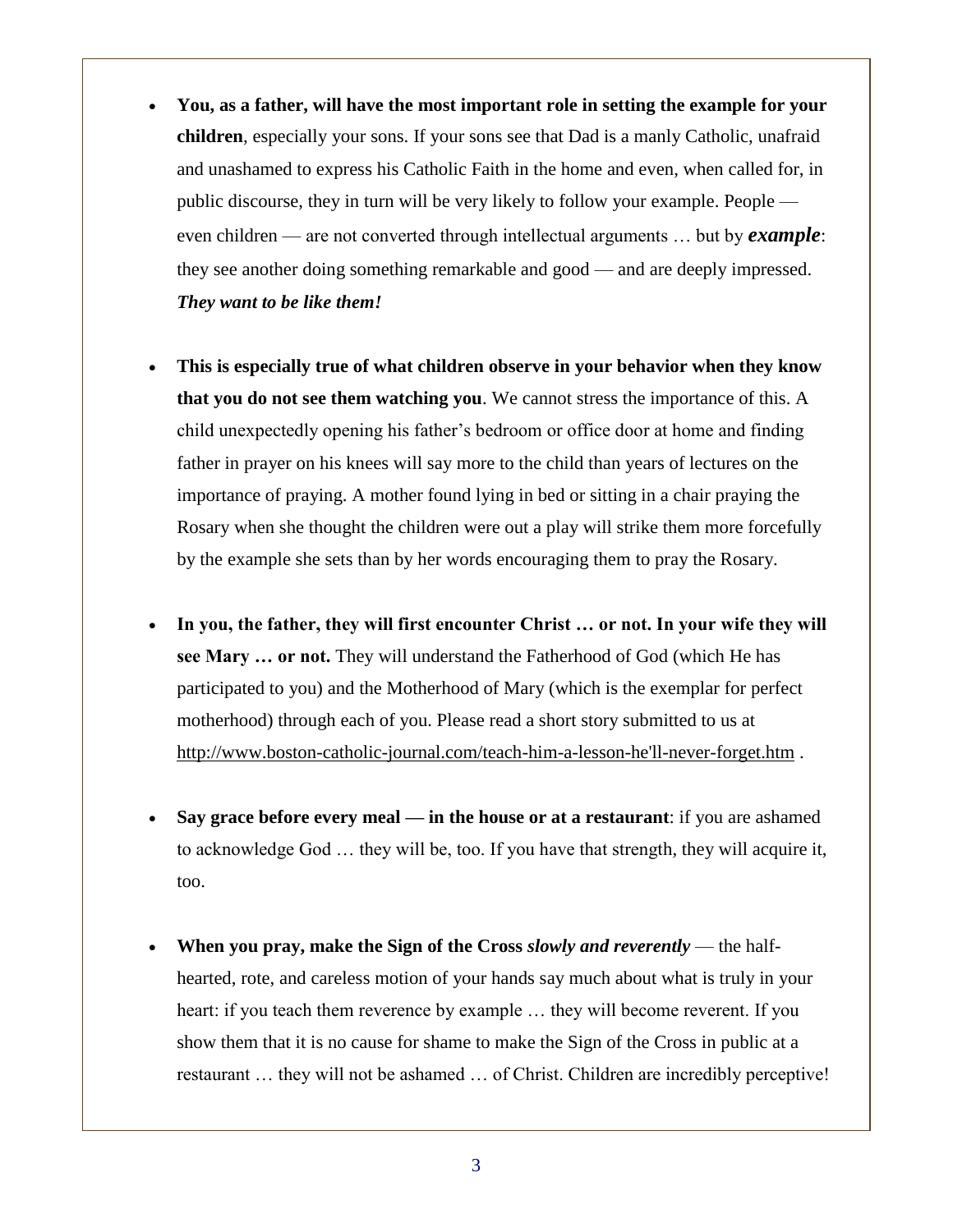They can see through any short-cut you devise and will recognize insincerity.

- **There should be a Crucifix in every room of the house** (not the silly "Children's Crucifixes" of pop culture that do not depict Christ crucified) and beautiful pictures of Mary and statues of Saints special to you. They need not be overwhelming in number or size; remember that you are not creating a monastery, but a devout Catholic home.
- **A Crucifix should be placed over the inside entrance door of your home**.
- **Pray with your children every night before bed** again, **prayerfully, not quickly as though simply to "get it over with".** The Our Father, Hail Mary, and the Glory be — and teach them when they are old enough (which is fairly young) to say them in Latin also. If you need to learn these prayers in English and Latin, contact us: http://www.boston-catholic-journal.com/basic-catholic-prayers-in-latin-and-english-inaudio-format.htm and we will send you a free CD.
- **Always bless each of your children at bedtime**: it is your right as a father, and your duty as a Catholic. One such prayer is the following:

Say: **May the blessing of Almighty God be with you (name the child):**

**The Father** ✝ **(Making the Sign of the Cross over them) And the Son** ✝**(a second time Making the Sign of the Cross over them) And the Holy Ghost** ✝**(a third time Making the Sign of the Cross over them)**

**May the peace of Jesus Christ be in your mind** ✝ **(trace the Sign of the Cross with your thumb over their forehead) And the love and praise of God the Father be on your lips**✝ **(trace the Sign of the Cross with your thumb over their lips) And may the joy of the Holy Ghost be in your heart**✝ **(trace the Sign of the Cross with your thumb over their hearts)**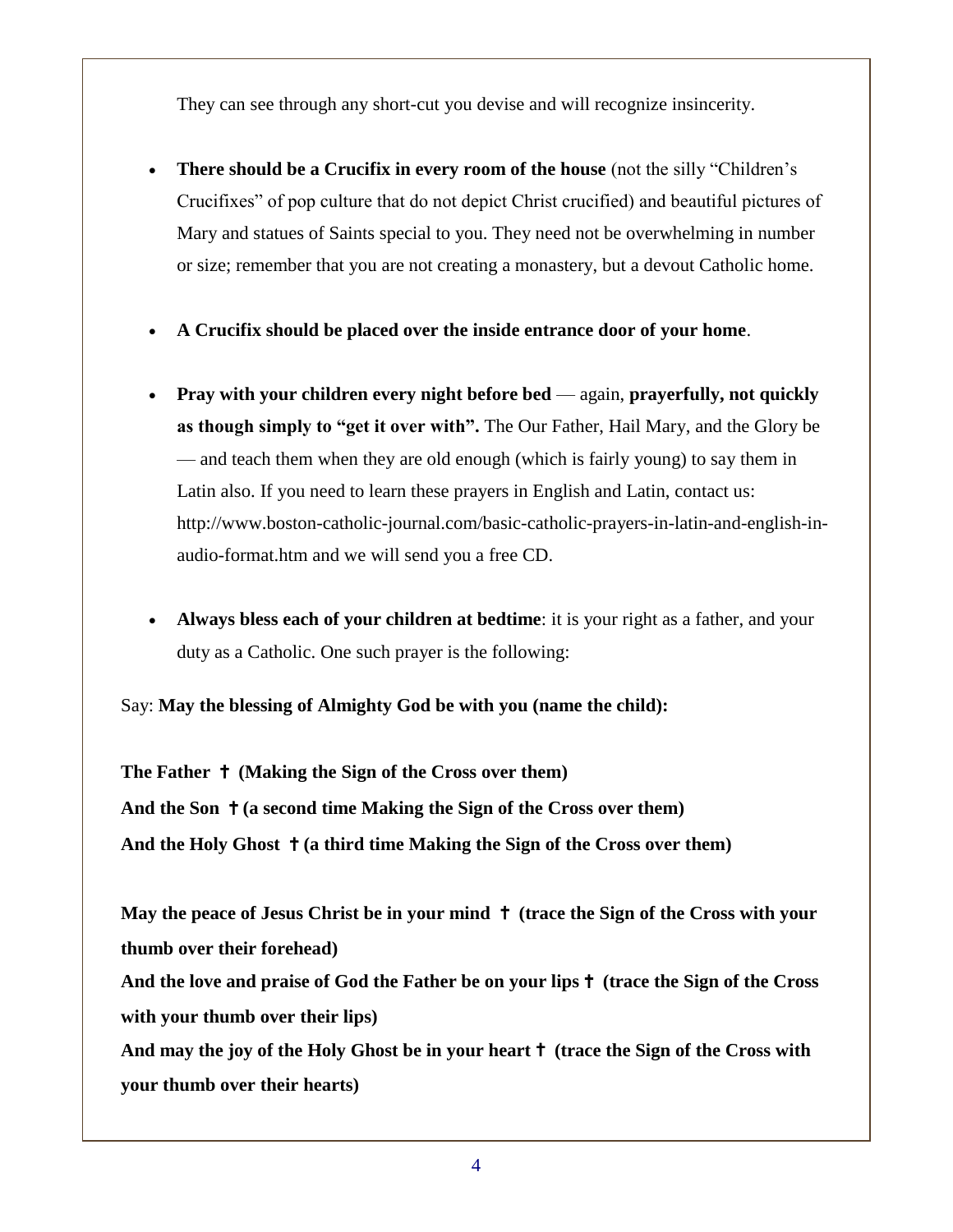**May you always walk in the company of the Blessed Virgin Mary, Saint Michael the Archangel, Saint Francis and Saint Clare (or whichever Saints are dear to you) And all God's Holy Angels, Saints, and Martyrs Now and all the days of your life Forever and ever. Amen**

- **Go to Mass as a family every Sunday (a Tridentine Latin Mass whenever possible —** this is very important given the lack of reverence and the inane homilies prevalent in nearly all "Novus Ordo" Churches and offer yourselves and your children up to God in union with the Sacrifice of Jesus Christ at every Mass (uttering, *"I die with Thee, O Christ on Calvary!*" as Venerable Archbishop Fulton Sheen exhorted us).
- **Your house should be blessed by a priest** (there are specific prayers for a house, each room, and even your car!) There is a formulary for this that a priest should have (and a Traditional priest *will* have one), or lacking one, his blessing in his own words.
- **There should be a font of Holy Water attached to the wall on the right of the front door to the house, and beside the door of every bedroom**. You can replenish it at any Catholic Church which always has a container for dispensing Holy Water into small vessels. You should use it each time you enter the house or bedroom and leave it, signing yourself in the Name of the Father and the Son and of the Holy Ghost, and if you wish, followed by: "Asperges me Domine" (From the Antiphon: Asperges me, Domine, hyssopo et mundabor, Lavabis me, et super nivem dealbabor. Miserere mei, Deus, secundum magnam misericordiam tuam." (Thou wilt sprinkle me, O Lord, with hyssop and I shall be cleansed; Thou wilt wash me, and I shall be washed whiter than snow. Pity me, O God, according to Thy great mercy.")
- **Whenever you pass a Crucifix in the house, you should bow your head** and utter the short prayer, *"Gloria tibi, Domine*" (Glory to You, Lord!"), and if it is easily in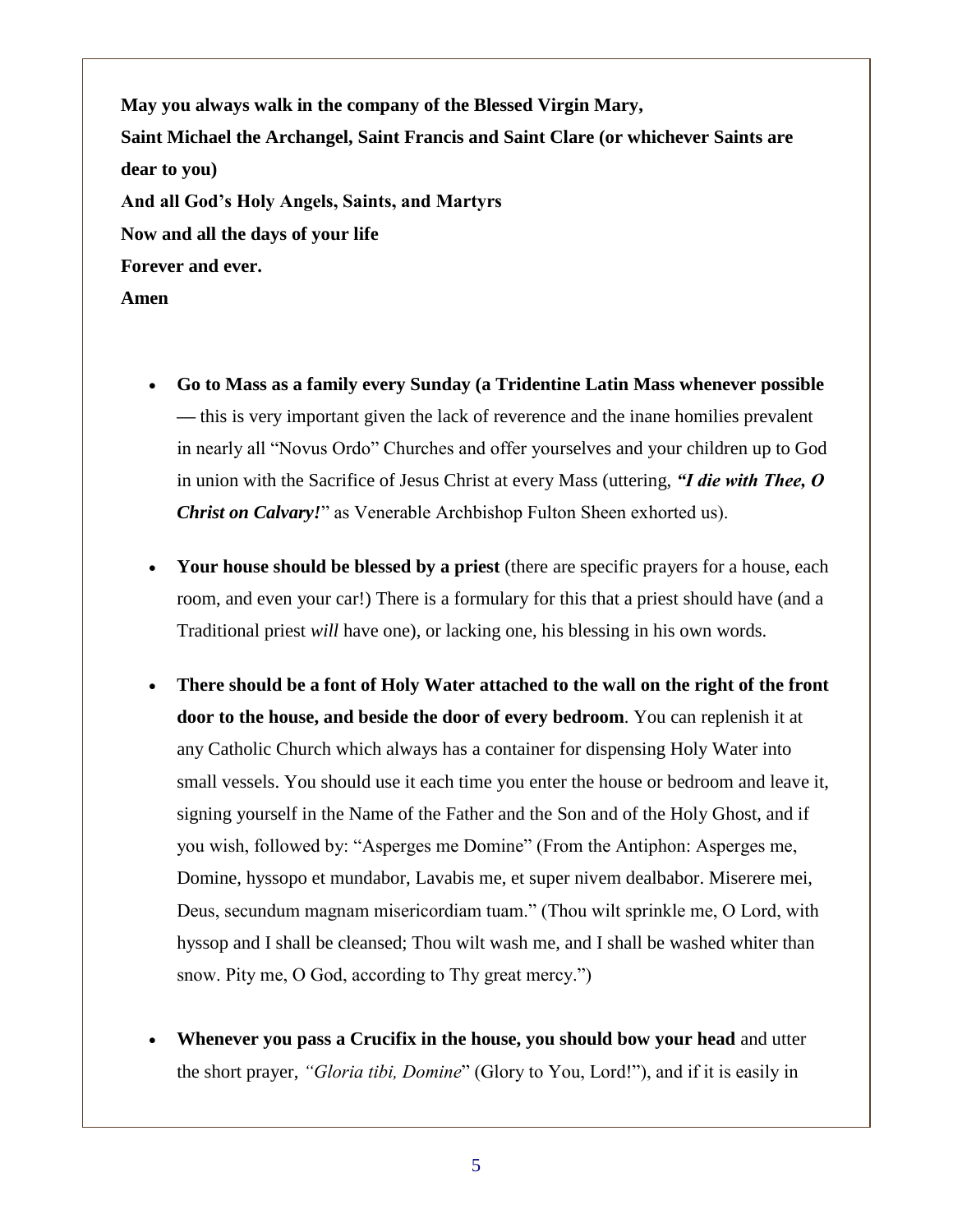reach you should kiss it. Are you ever in such a hurry that you cannot spare God literally two seconds?

- **Whenever you leave the house** to go to work or shopping or for any length of time, you should sign yourself in the Name of the Father and the Son and of the Holy Ghost, saying: *"Deo fidens proficio"* ("Trusting to God I go forward").
- **You should have a small container of Consecrated Salt**. Holy Water and Consecrated Salt protect your house from the evil one.
- **A Rosary for each family member**
- **Pray the Rosary together as a family**. Set apart a time of the day or night for this. After Rosary, each family member should mention a special intention and the family should respond, "Amen". It is a time to unite your family in prayer under the protective veil of the Blessed Virgin Mary.
- **Go to Confession as a family**. None of us are free from sin, especially venial sins, and so the need for weekly or at least monthly Confession is for all.
- **You should have a copy of Butler's Lives of the Saints**, and every family member should be encouraged to read one of the lives of the Saints each week. They are typically brief and very inspiring. You can get used copies for under a dollar at <https://www.amazon.com/Butlers-Lives-Saints-Concise-Revised/dp/0060692995> as of this writing. You can also download it as a free PDF file at [https://ia800309.us.archive.org/7/items/ButlersLivesOfTheSaintsCompleteEdition/Butl](https://ia800309.us.archive.org/7/items/ButlersLivesOfTheSaintsCompleteEdition/ButlersLivesOfTheSaintsCompleteEdition.pdf) [ersLivesOfTheSaintsCompleteEdition.pdf](https://ia800309.us.archive.org/7/items/ButlersLivesOfTheSaintsCompleteEdition/ButlersLivesOfTheSaintsCompleteEdition.pdf)
- If you are fortunate enough to own your own home and have an area in the yard available, **create a Mary Shrine**. It need not be a large area, but sufficient for a statue of the Blessed Mother, a Crucifix, and perhaps some small statues of Angels and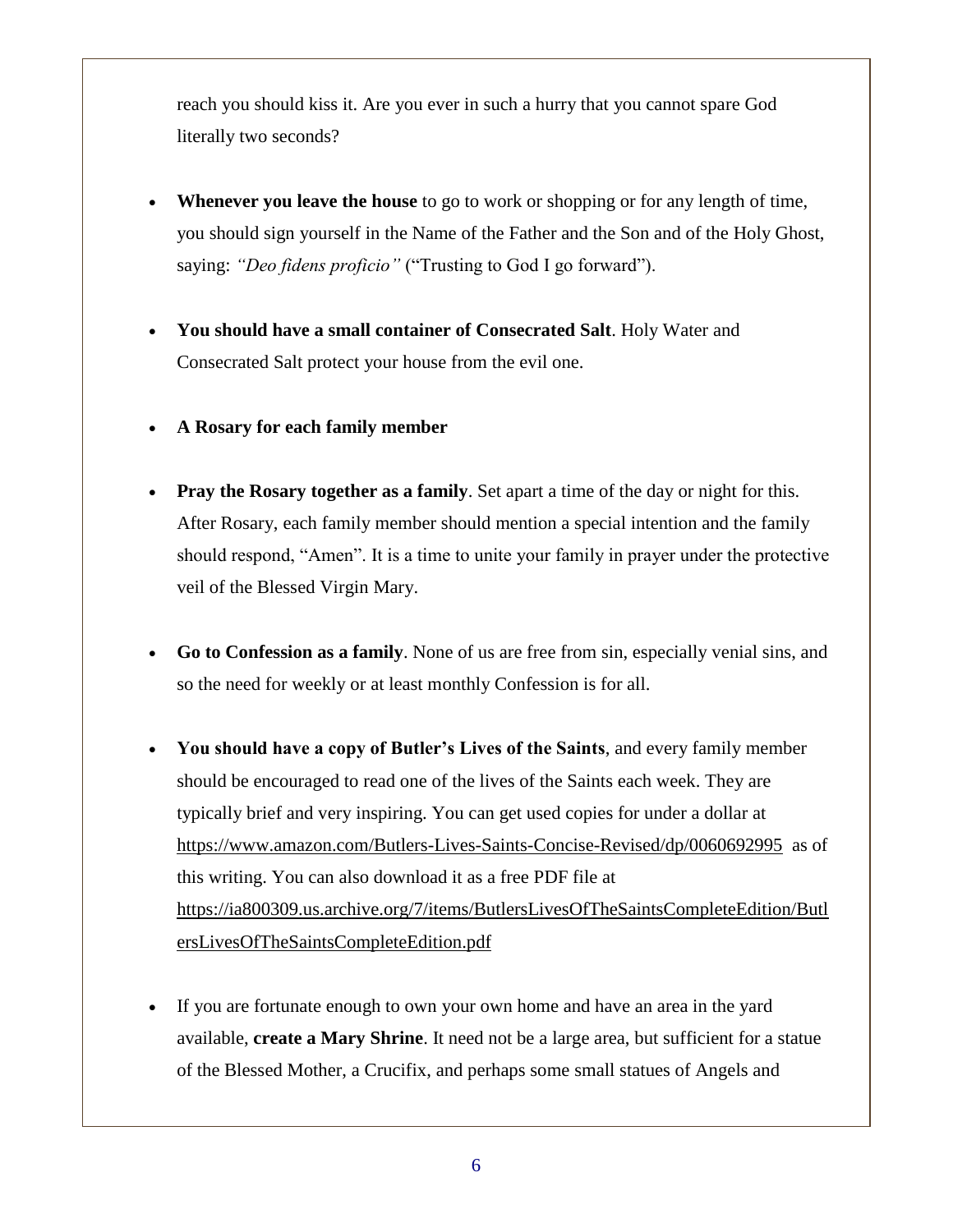Saints. Remember that it will be place for prayer and reflection and made beautiful in your own way that is befitting the Mother of God. You can have a bench there or simply bring a chair. Pictured below is a more elaborate one, but the simplest statue and smallest Crucifix in the most humble arrangement is as pleasing to God and our

Holy Mother Mary as the grandest one possible. It should be blessed by a priest.



**A Simple Mary Garden**



**A More Elaborate Mary Garden**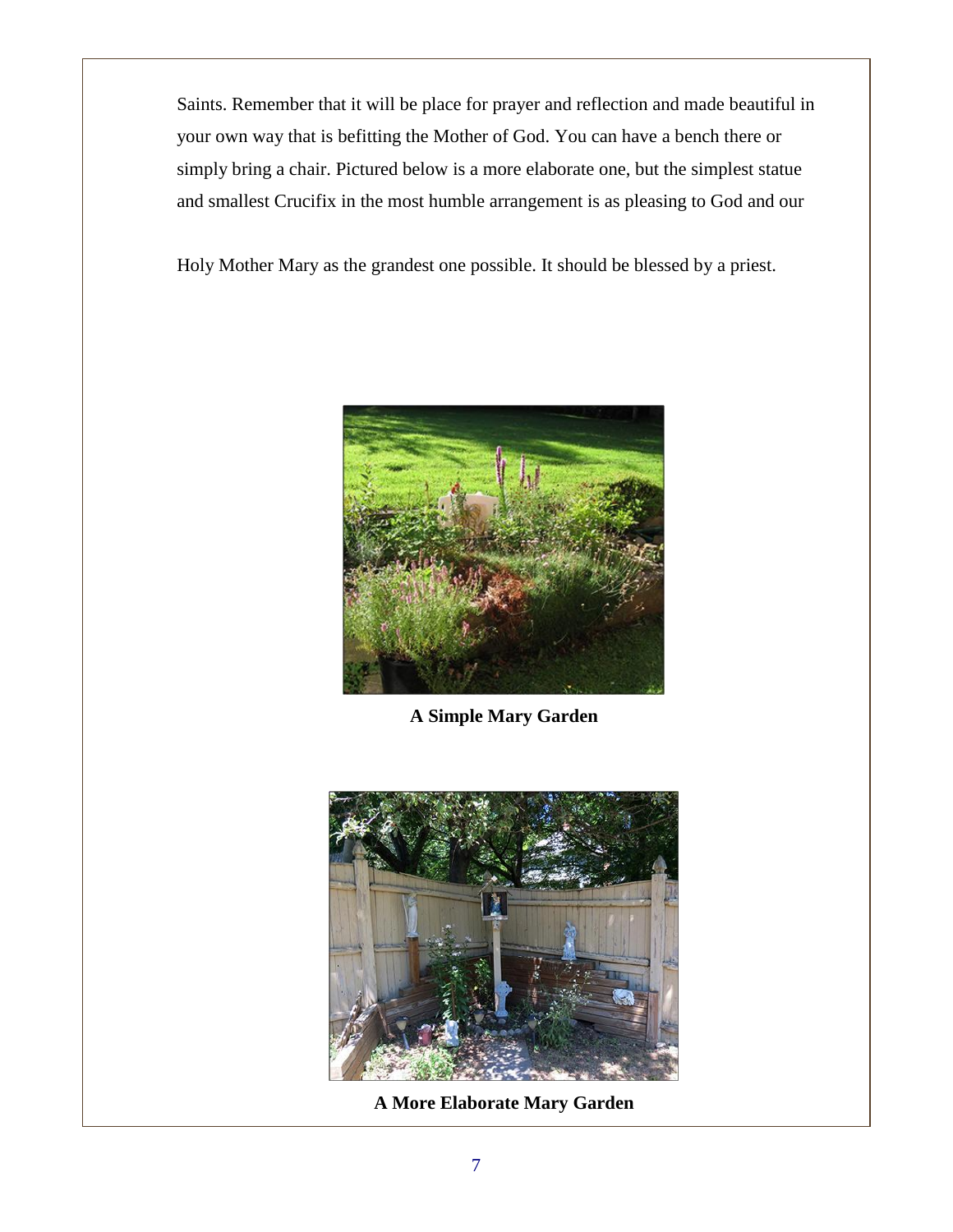- **You should have a Holy Bible (the Catholic Douay-Rheims version only) and it should be both in Latin and English.**
- In addition to celebrating birthdays, Catholics should **always also celebrate the day of their Baptism.**
- **A careful record should be kept with the names, dates, priests and bishops who conferred the Sacraments on your family members**: Baptism, First Penance, First Holy Communion, Confirmation, Marriage or Ordination or Profession of Vows, and Extreme Unction (Last Rites). Also the dates of each of your Patron Saints. These should become special days for you throughout the year. There is much more to celebrate in a Catholic home than a secular home.
- **You can keep a library of Catholic videos**. Among these we would suggest:
- The Bells of Saint Mary's
- Going my Way
- The Song of Bernadette
- Ben Hur
- The Ten Commandments
- The Passion (Mel Gibson)
- Miracle of Marcellino
- Black Robe
- The Scarlet and the Black
- Jesus of Nazareth (the television mini-series)
- For Greater Glory
- Thérèse (Leonardo Defilippis)
- Edith Stein the Seventh Chamber
- Demetrius and the Gladiator
- The Ninth Day (Volker Schlonorff)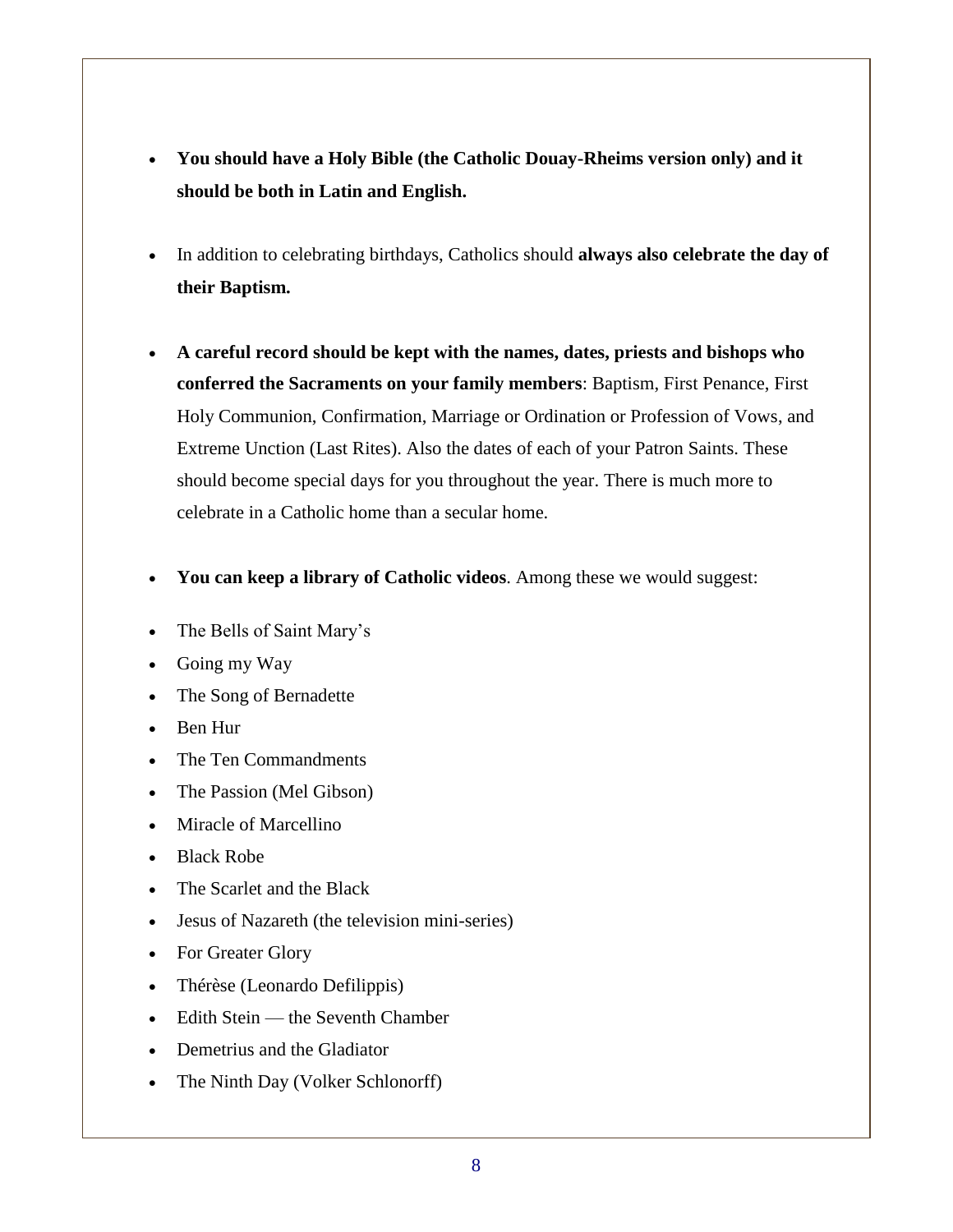- I Prefer Heaven (Saint Philip Neri)
- Padre Pio Miracle ManThe Chronicles of Narnia (C.S. Lewis)
- A Man for All Seasons
- It's a Wonderful Life
- The Mission
- Boys Town
- Beckett (Richard Burton, 1964)
- The Miracle of Our Lady of Fatima
- $\bullet$  Quo Vadis (1951)
- Heaven Knows, Mr. Allison
- Angels With Dirty Faces (1938)
- The Robe
- Lord of the Rings Trilogy (Tolkien)

We hope that these few suggestions are useful to you in both keeping your home — and your children — for Christ through His Holy Catholic Church with its beautiful traditions.

See the following links for more resources, especially if you wish to create a home altar (no you will not be celebrating Mass there, nor keeping the Holy Eucharist in a Tabernacle, although it can be used by a Catholic priest in necessity.

Editor

Boston Catholic Journal

<https://www.stpeterslist.com/3562/the-domestic-church-7-steps-to-a-proper-catholic-home/>

<https://www.ewtn.com/library/FAMILY/HOUSE.TXT>

[http://rorate-caeli.blogspot.com/2013/07/guidance-for-young-parents-how-to-raise\\_31.html](http://rorate-caeli.blogspot.com/2013/07/guidance-for-young-parents-how-to-raise_31.html)